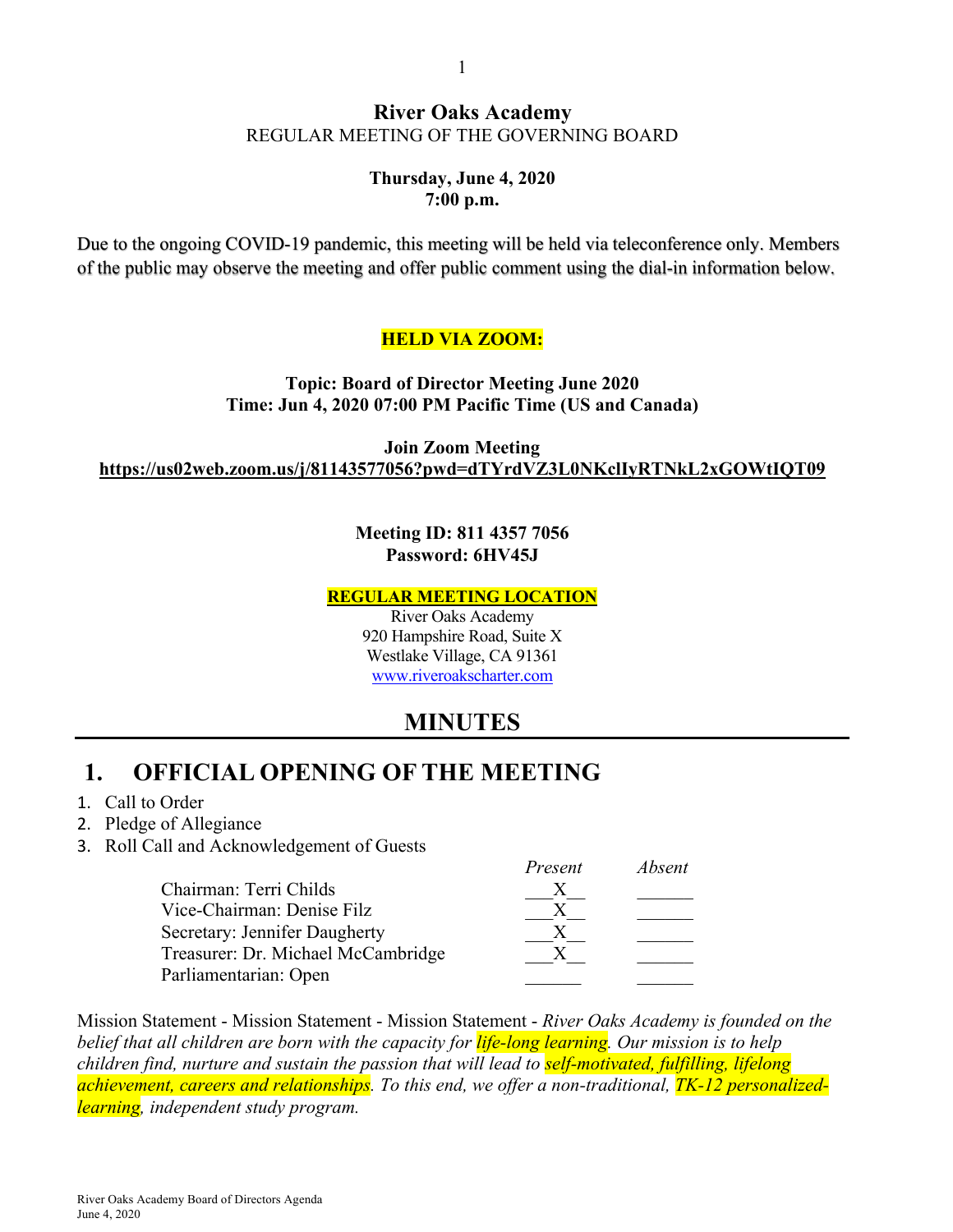- 4. Emergency Additions to the Agenda
- 5. Motion to Approve the Agenda for June 4, 2020

*Motion to: Approve the agenda for the June 4, 2020 board meeting with the change to move the Closed Session items to open session as Action Item #21 Made by: Denise/Dr. Mac Motion is: Carried 4-0-0 with Terri, Denise, Dr. Mac and Jennifer in favor*

# **2. ORGANIZATIONAL**

a. None

# **3. PUBLIC COMMENTS**

*Citizens who would like to address the Board on any item on the Agenda may do so now or when the President requests comments from the Public as the Board is considering the item. This portion of the Annual Board meeting is set aside for members of the audience to make comments or raise issues that are not specifically on the agenda. These presentations, both during open and agendized topics, are limited to three (3) minutes per presentation and the total time allotted to non-agenda items will not exceed fifteen (15) minutes.*

# **4. INFORMATION AND DISCUSSION ITEMS**

*These items are presented to the Board for information only and are not subject to action at this meeting. These items may be added to a future meeting for action by the Board.*

- 1. Budget Committee Informational (10 min) Dr. Mac shared Ca is in deep financial crisis. Please note many things are in flux. The whole financial picture is unsure. Admin has cut budget to help with the cut budget. The picture is dire but there is hope and ROA will be fine.
- 2. Parent Advisory Council (PAC) Informational (10 min) None
- 3. Teacher's Report Informational (10 min)
	- a. Leslie shared and you may see her report in the Board Binder.
- 4. Oxnard Resource Center Report—Informational (10 min)
	- a. You may see Maria's report in the Board Binder.
- 5. Student Report Informational (10 min) None
- 6. Career Pathways Report Informational (10 min) None
- 7. High School Guidance Counselor Report—Informational (10 min) None

# **5. REPORTS**

1. President's Report – Terri, on behalf of the entire Board, presented Claudia with a tribute proclaiming her as the "Queen of the Owlies" including a trophy. The Board shared their appreciation of Claudia's tireless, excellent leadership.

2. Individual Board Member Report – Denise shared updates on current bills. She also thanked everyone for the special graduation.

- 3. Director's Report
	- a. You may find Claudia's report in the Board Binder.
	- b. Pamela Keller shared stated she is interested in becoming a Board Member.
- 4. BSA Report Rudy will share later in the meeting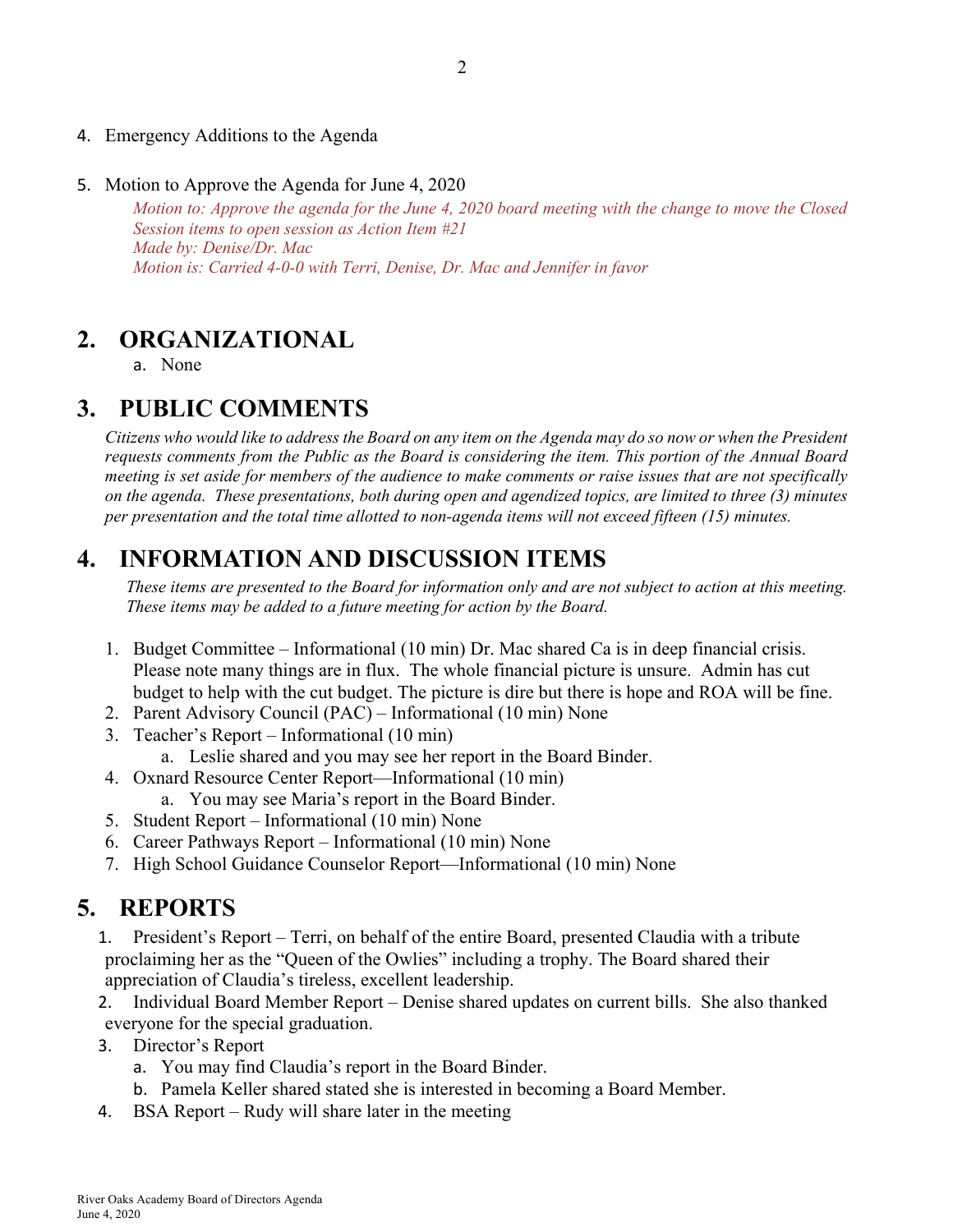- 5. VCOE Report
	- a. Marlo shared there will be a **Board Governance Training on October 14, 5:30-7:30 p.m**.

## **6. CONSENT AGENDA ITEMS**

*Actions proposed for the Consent Agenda are items consistent with adopted policies and approved practices of River Oaks Academy and are deemed routine in nature. The Board will be asked to approve all of the Consent Agenda items by a single vote unless any member of the Board or the Public asks that an item be removed from the Consent Agenda and considered and discussed separately.*

- 1. Consideration to approve the May 7, 2020 Minutes
- 2. Consideration to approve the ROA Financial Statement
- 3. Consideration to approve the ROA Board Report of Purchase Orders
- 4. Consideration to approve the ROA Board Report of Commercial Checks
- 5. Consideration to approve the ROA PAC Transaction Detail Report

*Public Comments: None Motion to: Approve Made by: Jennifer/Dr. Mac Motion is: Carried 4-0-0 with Terri, Denise, Dr. Mac and Jennifer in favor*

# **7. ACTION ITEMS**

- 1. Review, Discussion, and Approval of Terri Childs to continue in board position #3, effective June 4, 2020 through June 4, 2023.
	- a) Board position #3 is designated by the Board, per Addendum B to the River Oaks Charter School Bylaws.

*Public Comments: None Motion to: Approve Made by: Dr. Mac/ Jennifer Motion is: Carried 3-0-1 with Denise, Dr. Mac and Jennifer in favor; Terri abstained and recused herself*

- 2. Review, Discussion, and Approval of Denise Filz (board position #4) to continue to serve as a community board member in the currently vacant board position #5. Duration of term: June 4, 2020 through June 4, 2023.
	- a) Board position #5 is designated by the Board, per Addendum B to the River Oaks Charter School Bylaws. Denise was a parent board member. However, her student graduated and therefore, she can no longer be a parent board member. Denise expressed an interest to continue to serve the board as a community member. Position #5 has been open. With the board's approval, Denise could be approved to continue to serve as a community member for the next term.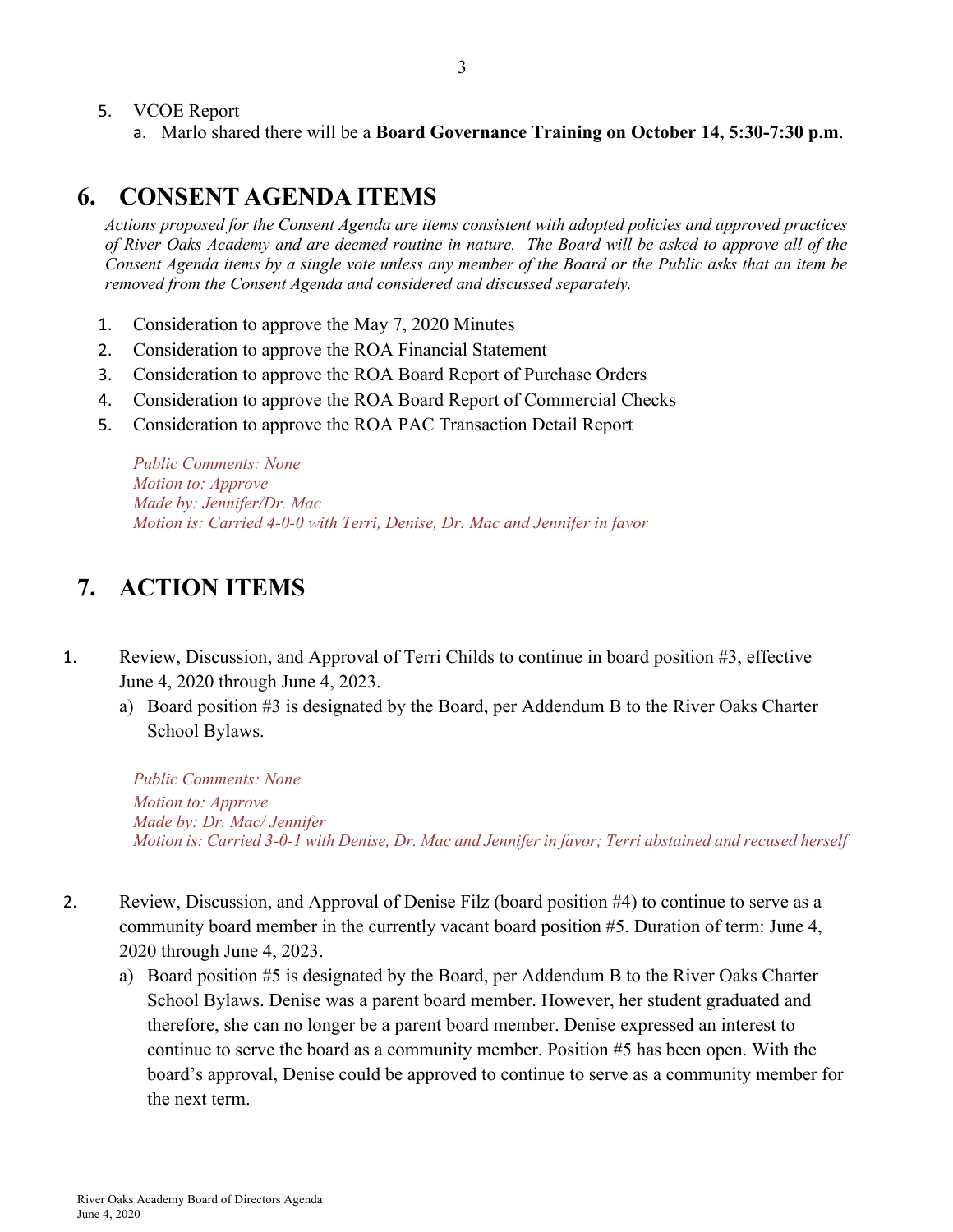*Public Comments: None Motion to: Approve Made by: Jennifer/Dr. Mac Motion is: Carried 4-0-0 with Terri, Denise, Dr. Mac and Jennifer in favor*

## 3. Review, Discussion, and Approval of River Oaks Academy Charter School's COVID-19 Operations Written Report.

a) Executive Order (EO) N-56-20 was established on April 22, 2020, to address the impact of continued school closures in response to the COVID-19 pandemic and the local educational agencies' ability to conduct meaningful annual planning, and the ability to meaningfully engage stakeholders in these processes. EO N-56-20 issued timeline and approval waivers for the Local Control and Accountability Plan and Budget Overview for Parents as well as waving certain budgetary requirements. The Executive Order also established the requirement that a local educational agency (LEA) adopt a written report (COVID-19 Operations Written Report) explaining to its community the changes to program offerings the LEA has made in response to school closures to address the COVID-19 emergency and the major impacts of such closures on students and families.

*Public Comments: None Motion to: Approve Made by: Dr. Mac/Denise Motion is: Carried 4-0-0 with Terri, Denise, Dr. Mac and Jennifer in favor*

4. Review, Discussion, and Approval of the School Pathway SPArchiving Addendum, including a 2-hour training; not to exceed: \$.50/student/month.

*Claudia explained this will help parents be able to sign forms online via our student information system, rather than in person due to COVID.* 

*Public Comments: None Motion to: Approve Made by: Jennifer/Dr. Mac Motion is: Carried 4-0-0 with Terri, Denise, Dr. Mac and Jennifer in favor*

## 5. Review, Discussion, and Approval of River Oaks Academy Charter School's 2020-21 Adopted Budget (Benny/Rudy).

*Rudy presented the budget which can be found in the Board Binder under the June Agenda.*

*Public Comments: None Motion to: Approve Made by: Denise/Dr. Mac Motion is: Carried 4-0-0 with Terri, Denise, Dr. Mac and Jennifer in favor*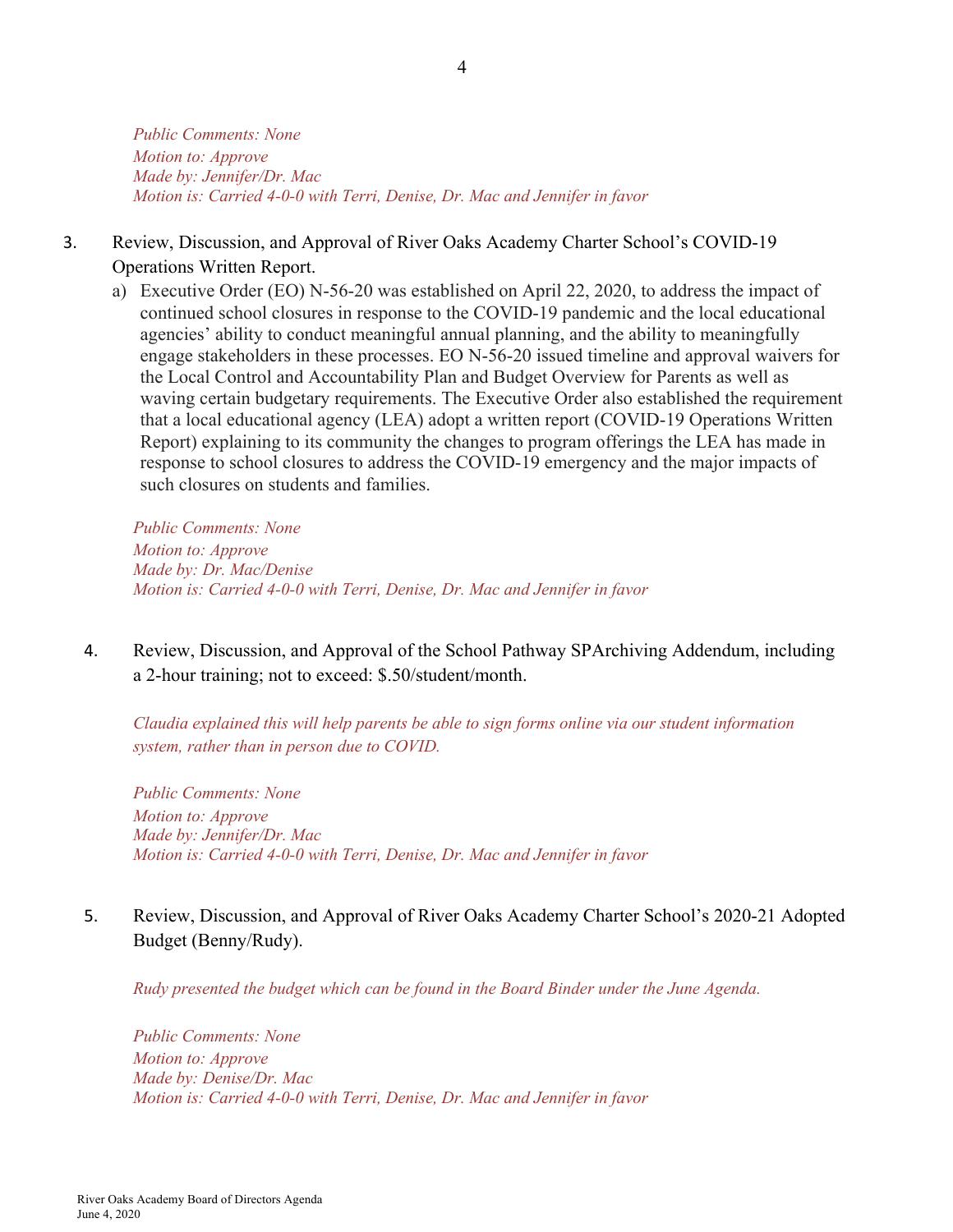6. Review, Discussion, and Approval of 2020-21 Proposition 30 Spending Plan. (Benny/Rudy) a) Anticipated use of the 2020-21 Prop 30 Education Protection Account Funds.

*Rudy presented the Spending Plan which may be found in the Board binder under the June Agenda.*

*Public Comments: None Motion to: Approve Made by: Dr. Mac/Jennifer Motion is: Carried 4-0-0 with Terri, Denise, Dr. Mac and Jennifer in favor*

7. Review, Discussion, and Approval of the 2020-2021 Salary Schedules (Benny/Rudy).

*Public Comments: None Motion to: Approve Made by: Jennifer/Dr. Mac Motion is: Carried 4-0-0 with Terri, Denise, Dr. Mac and Jennifer in favor*

- 8. Review, Discussion, and Approval of the Local Agency Executive Compensation (Benny/Rudy).
	- a) In accordance with SB 1436, the legislative body shall orally report a summary of a recommendation for a final action on the salaries, salary schedules, or compensation paid in form of fringe benefits of a local agency executive, as defined in subdivision (d) of Section 3511.1, during the open meeting in which the final action is to be taken.

*Public Comments: None Motion to: Approve Made by: Dr. Mac/Denise Motion is: Carried 4-0-0 with Terri, Denise, Dr. Mac and Jennifer in favor*

- 9. Review, Discussion, and Approval of additional funds for SPED services for students whose IEPs stipulate that they receive such services throughout the summer.
	- a. Andrea Bleecher, speech services in June; not to exceed: \$1,800.00
	- b. Empire Therapeutics, counseling services throughout the summer; not to exceed: \$5,200.00

*Public Comments: None Motion to: Approve Made by: Dr. Mac/Jennifer Motion is: Carried 4-0-0 with Terri, Denise, Dr. Mac and Jennifer in favor*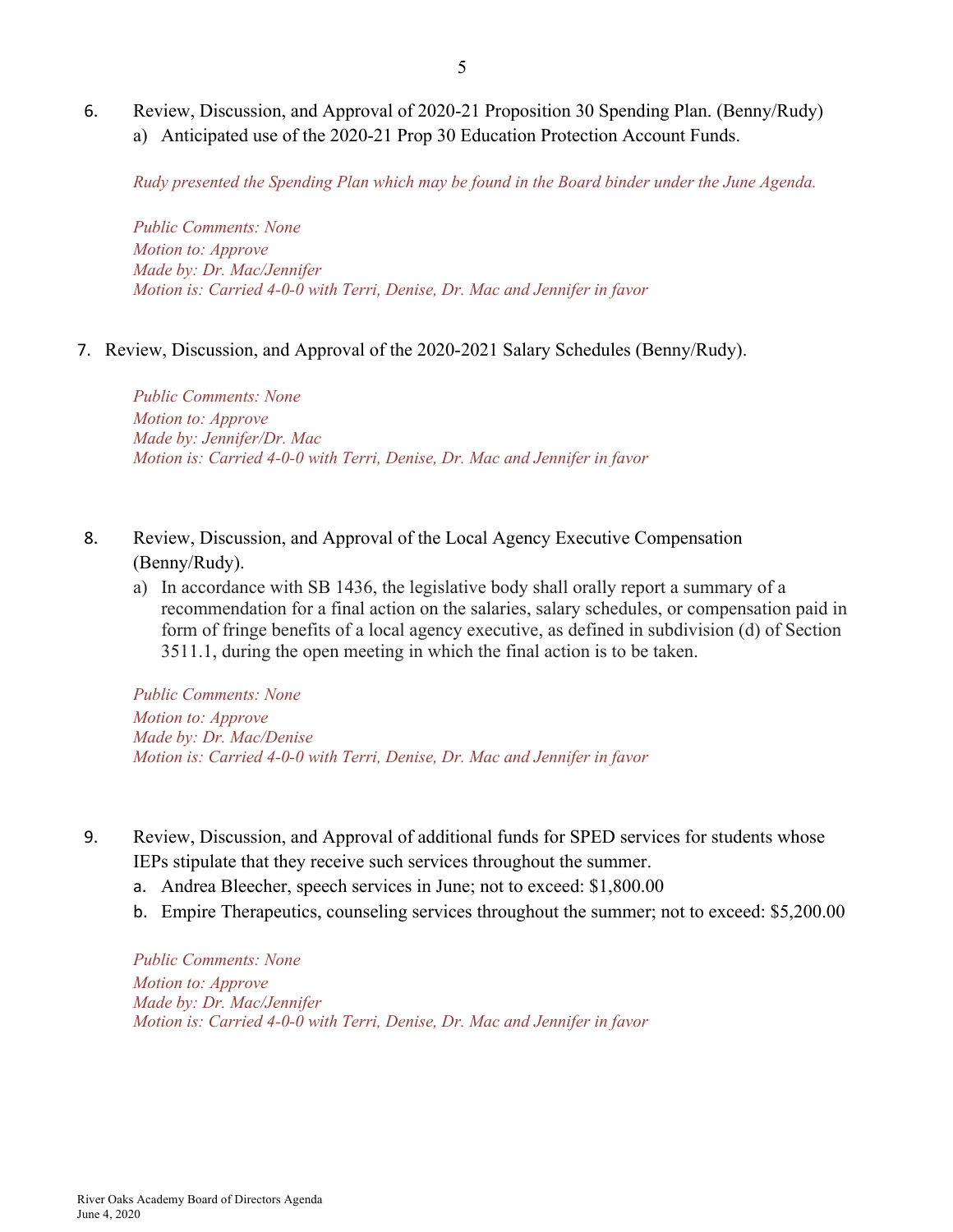10. Review, Discussion, and Approval of the renewal for our Securly:// (formerly: TechPilot) license for the 20-21 school year for tracking our i-Pads. Not to exceed \$781.00.

*Public Comments: None Motion to: Approve Made by: Jennifer/Dr. Mac Motion is: Carried 4-0-0 with Terri, Denise, Dr. Mac and Jennifer in favor*

11. Review, Discussion, and Approval to clean our floors at both offices in Westlake and includes carpet cleaning as well as vinyl buffing. This job is to be done throughout the summer; not to exceed: \$2,500.00.

*Public Comments: None Motion to: Approve Made by: Denise/Dr. Mac Motion is: Carried 4-0-0 with Terri, Denise, Dr. Mac and Jennifer in favor*

12. Review, Discussion, and Ratification of the invoice from the Illusion Factory for graphic art work for the print ads and the work and creation of our new landing page for our website. Not to exceed: \$1,080.00

a) The Illusion Factory has worked with us on our new ads as well as our new landing page to track the traffic that is directed to our website.

*Public Comments: None Motion to: Approve Made by: Dr. Mac/Jennifer Motion is: Carried 4-0-0 with Terri, Denise, Dr. Mac and Jennifer in favor*

- 13. Review, Discussion, and Ratification of the advertising cost for the ROA advertising campaign for the spring 2020:
	- a) The Acorn: \$1,706.80 (2 ads in the TO Acorn and 2 ads in the Camarillo Acorn; ¼ page each)
	- b) VC Star: \$1,827.50 (8 color print ads and 50,000 digital impressions-Sunday paper; ¼ page each)
	- c) Social Media campaign: \$500.00 (for the month of May)
	- d) Social Media campaign: \$1,000.00 (for the month of June)

*Public Comments: None Motion to: Approve Made by: Jennifer/Dr. Mac Motion is: Carried 4-0-0 with Terri, Denise, Dr. Mac and Jennifer in favor*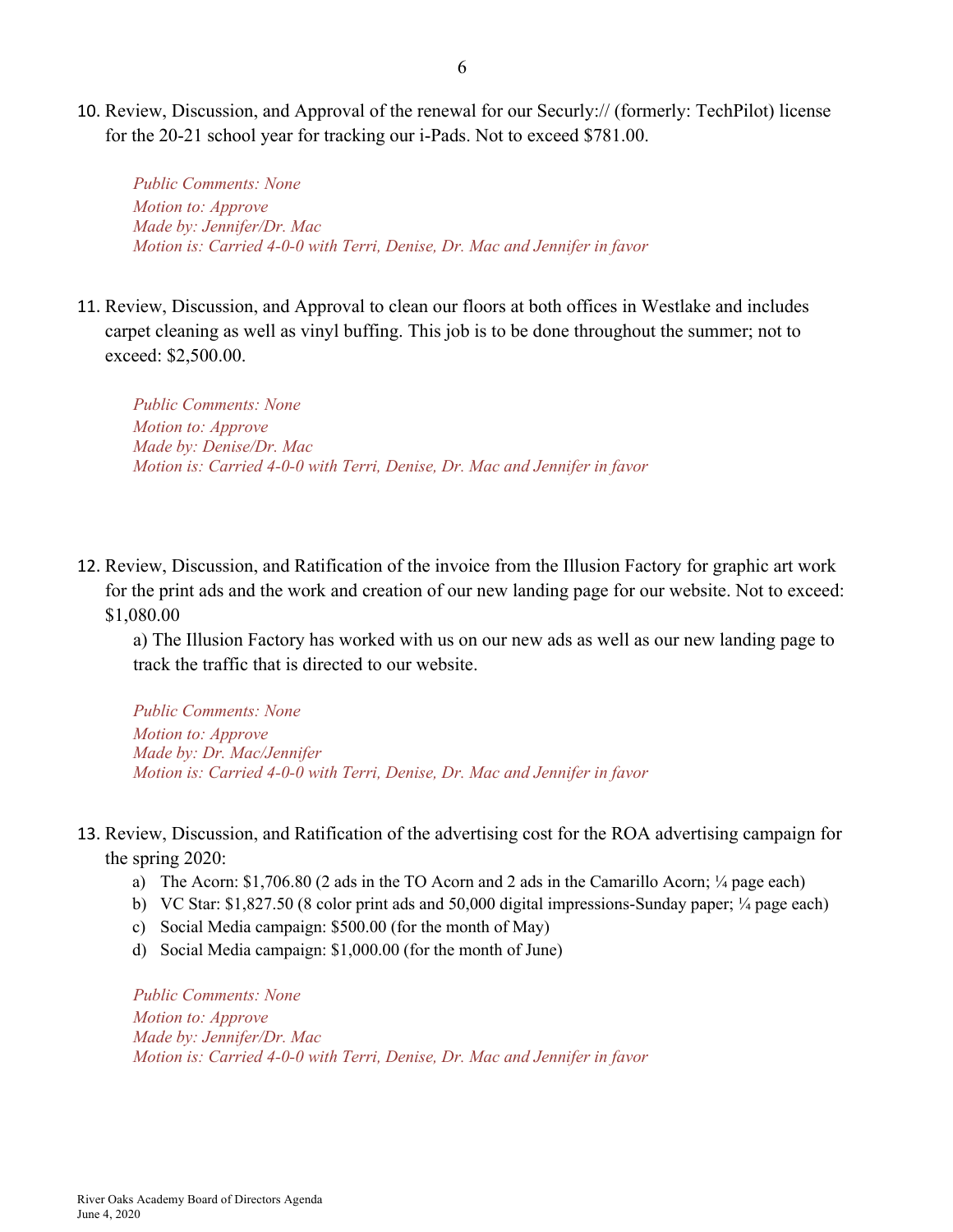- 14. Review, Discussion, and Approval of the annual year-end Board Resolutions and Resolution Memo. (Benny/Rudy)
	- a) Certification of Signatures for the Fiscal Year 2020-21
	- b) Resolution 20-04; Authorization to Allow Appropriation/Budget Transfers; Fiscal Year 2020- 21
	- c) Resolution 20-03; Appropriation of the Ending Balance to a Reserve
	- d) Resolution 20-02; Authorization for the Ventura County Office of Education to Make Budget Transfers

*Public Comments: None Motion to: Approve Made by: Jennifer/Dr. Mac Motion is: Carried 4-0-0 with Terri, Denise, Dr. Mac and Jennifer in favor.*

- 15. Review, Discussion, and Approval of the moving expenses for our Oxnard facility as listed below:
	- a. Vending machine move; not to exceed \$500.00
	- b. Office furniture, etc. move; not to exceed \$5,000.00

*Public Comments: None Motion to: Approve Made by: Dr. Mac/Denise Motion is: Carried 4-0-0 with Terri, Denise, Dr. Mac and Jennifer in favor.*

16. Review, Discussion, and Approval of the new 221-work-day Administrative Assistant 20/21and 15 Holidays work calendar.

*Public Comments: None Motion to: Approve Made by: Dr. Mac/Denise Motion is: Carried 4-0-0 with Terri, Denise, Dr. Mac and Jennifer in favor.*

- 17. Review, Discussion, and Approval of a .5FTE Instructional Coordinator position.
	- a. In lieu of the excessive enrollment request, and per the discussion during the Budget Committee meeting, we would like to add a .5 FTE Instructional Coordinator. This Instructional Coordinator will also be a .5 FTE Coaching Teacher.

*Public Comments: None Motion to: Approve Made by: Denise/Dr. Mac Motion is: Carried 4-0-0 with Terri, Denise, Dr. Mac and Jennifer in favor.*

18. Review, Discussion, and Approval of 5 summer work days for Tezo upon mutual agreement to help out with any technology needs that may arise during the months of June and July.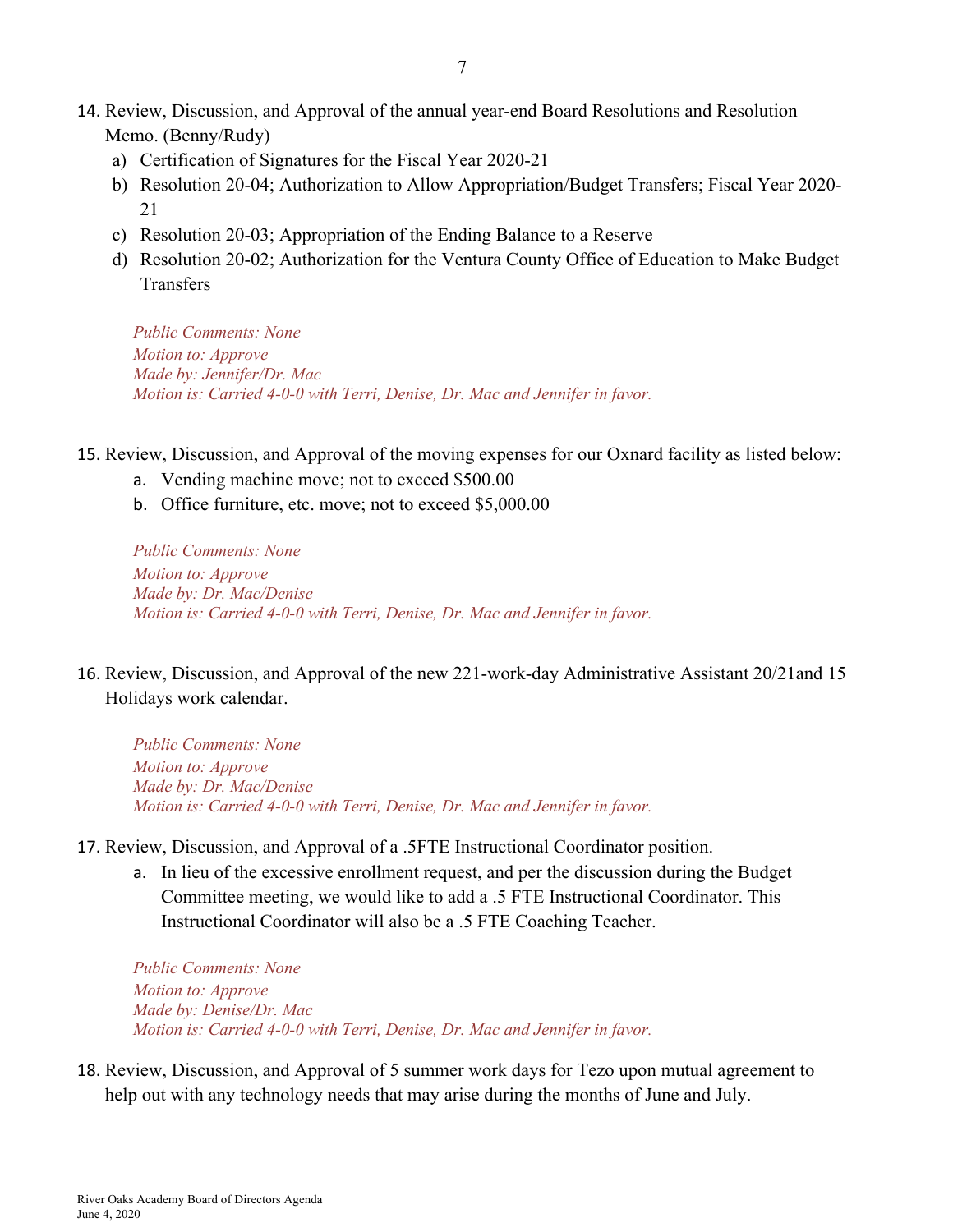*Public Comments: None Motion to: Approve Made by: Dr. Mac/Jennifer Motion is: Carried 4-0-0 with Terri, Denise, Dr. Mac and Jennifer in favor.*

19. Review, Discussion, and Approval of the following workshop charges rendered by Professor Egghead (Nick Fraher) for the month of May; not to exceed: \$480.00.

*Public Comments: None Motion to: Approve Made by: Jennifer/Denise Motion is: Carried 4-0-0 with Terri, Denise, Dr. Mac and Jennifer in favor.*

20. Review, Discussion, and Approval of the Legal Services Agreement with Hatch & Cesario for the

20-21 school year.

a) This is the law firm that we use for any SPED cases when we need legal guidance and support.

*Public Comments: None Motion to: Approve Made by: Denise/Dr. Mac Motion is: Carried 4-0-0 with Terri, Denise, Dr. Mac and Jennifer in favor.*

- 21. Review, Discussion, and Approval of Public Employment for the following position (this item was moved from closed session to open session and added as Action Item #21):
	- a. Title: Teacher #1
	- b. Title: Teacher #2
	- c. Title: Teacher #3
	- d. Title: Teacher #4
	- e. Title: Teacher #5
	- f. Title: Teacher #6
	- g. Title: Teacher #8
	- h. Title: Teacher #9
	- i. Title: Teacher #8
	- j. Title: Educational Facilitator #1
	- k. Title: Educational Facilitator #2
	- l. Title: Educational Facilitator #4
	- m. Title: Educational Facilitator #11
	- n. Title: Educational Facilitator #12
	- o. Title: Educational Facilitator #14
	- p. Title: Educational Facilitator #15
	- q. Title: Educational Facilitator #16
	- r. Title: Educational Facilitator #17
	- s. Title: Educational Facilitator #18
	- t. Title: Educational Facilitator #19
	- u. Title: Educational Facilitator #20
	- v. Title: Math Specialist #1
	- w. Title: Math Specialist #2